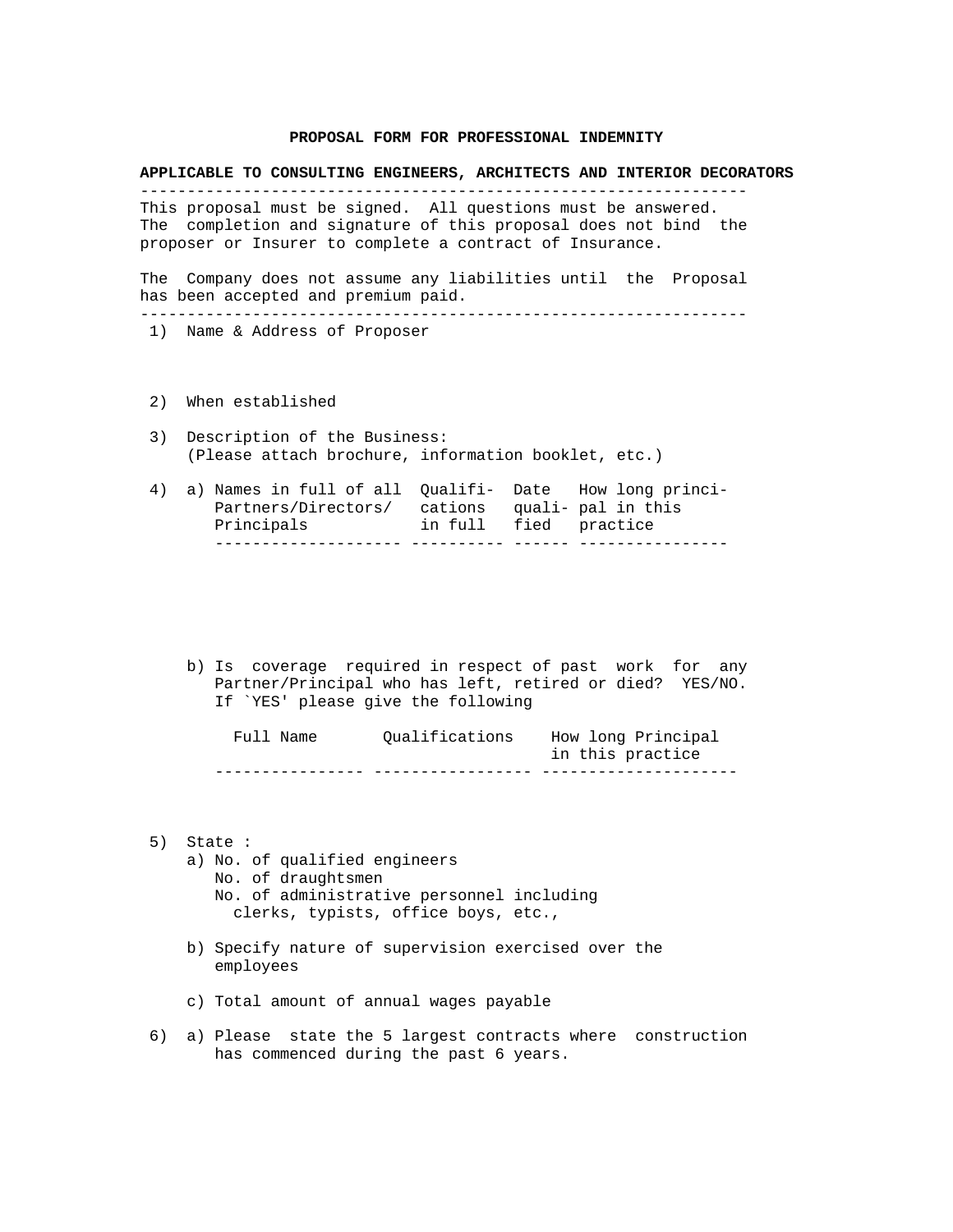|                               | Starting Date Type of Total Contract Approx. Comp.                                                                                                                                             | Contract Value<br>. . <b>.</b> |  |                         | Date                                                                                          |  |  |
|-------------------------------|------------------------------------------------------------------------------------------------------------------------------------------------------------------------------------------------|--------------------------------|--|-------------------------|-----------------------------------------------------------------------------------------------|--|--|
| 1.<br>$2$ .<br>3.<br>4.<br>5. |                                                                                                                                                                                                |                                |  |                         |                                                                                               |  |  |
|                               | b) Please give details of Contracts where construction<br>is<br>expected to commence in the next 12 months.                                                                                    |                                |  |                         |                                                                                               |  |  |
|                               | Starting Date Type of Total Contract Approx. Comp.                                                                                                                                             | Contract Value                 |  |                         | Date                                                                                          |  |  |
| 7)                            |                                                                                                                                                                                                |                                |  |                         |                                                                                               |  |  |
|                               | State whether you undertake supervision of<br>contract works being executed?<br>If yes, periodicity of inspection with details.                                                                |                                |  |                         |                                                                                               |  |  |
| 8)                            | Do you engage persons outside your organisation?<br>If yes, specify the details of purpose and nature<br>of control exercised by you over them (specimen<br>contract be enclosed).             |                                |  |                         |                                                                                               |  |  |
| 9)                            | Loss record for 5 years :                                                                                                                                                                      |                                |  |                         |                                                                                               |  |  |
|                               | Year $\qquad$ Cause $\qquad$ $\qquad$ $\qquad$ Kind of Loss $\qquad$ $\qquad$ Amount of Loss<br>19<br>19<br>20<br>20<br>20                                                                     |                                |  |                         |                                                                                               |  |  |
| 10)                           | Have you during the past 12 months dismissed<br>or do you contemplate dismissal of any member<br>of staff on account of any omission, neglect,<br>error or for like (please give full details) |                                |  |                         |                                                                                               |  |  |
| 11)                           | Are you aware of any neglect, omission or error<br>or existence of any circumstances likely to<br>give rise to a claim?                                                                        |                                |  |                         |                                                                                               |  |  |
| 12)                           | (a) Please give gross fees received 19<br>during the past five years                                                                                                                           |                                |  | $19 \ldots$<br>20<br>20 | $RS.$<br>$RS. \dots \dots \dots \dots$<br>Rs.<br>$RS. \dots \dots \dots \dots$<br>$20$ Rs. $$ |  |  |
|                               | (b) Estimated fees for the coming 12 months Rs                                                                                                                                                 |                                |  |                         |                                                                                               |  |  |
| 13)                           | Has any Company<br>(a) declined your proposal                                                                                                                                                  |                                |  |                         |                                                                                               |  |  |

(b) required an increased premium